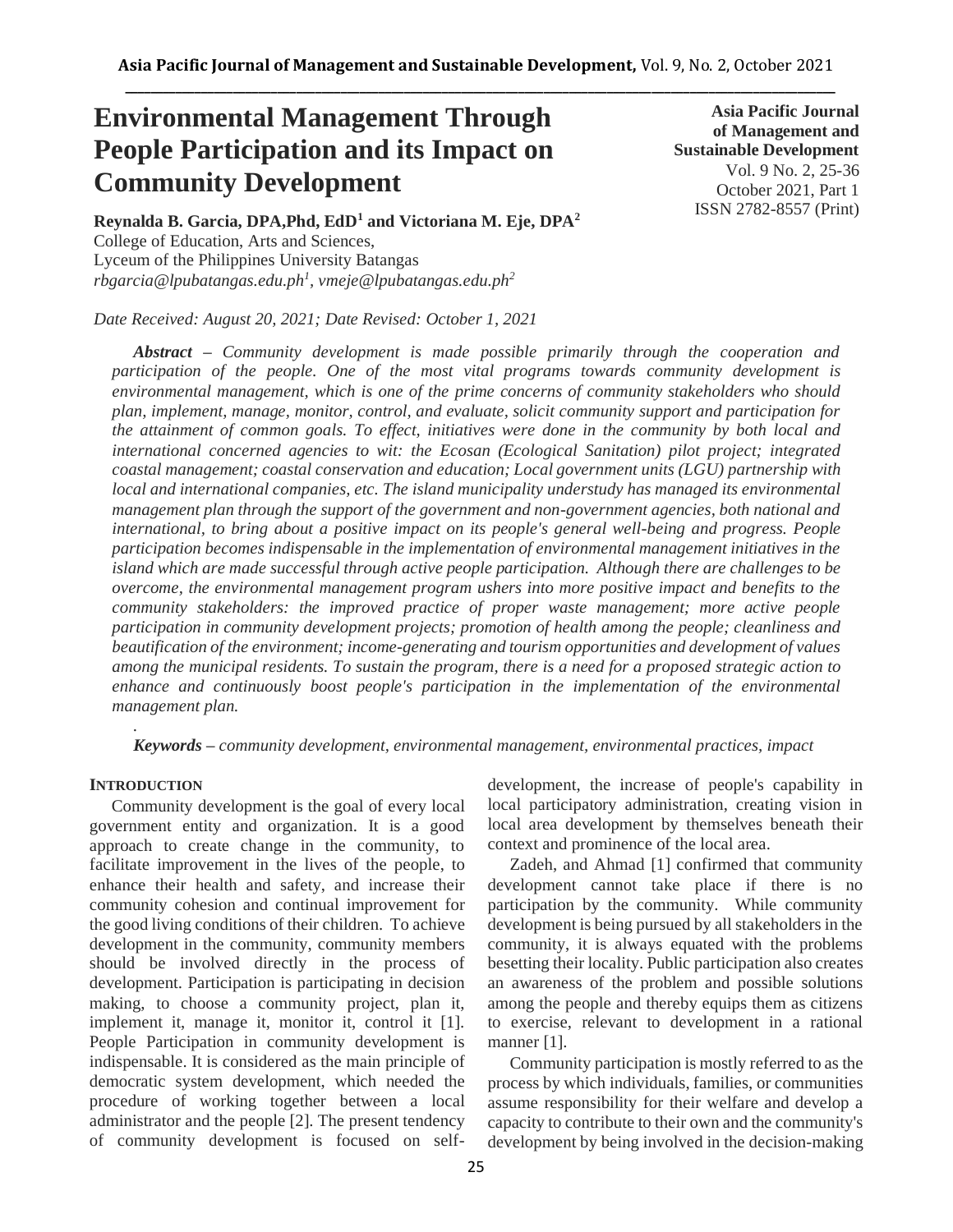processes in determining goals and pursuing issues of importance to them for example, the direction of services and the allocation of funds [3]. Participation of the community in development projects leads to capacity-building which enables the community to be more effective and efficient in the process of identifying, implementing, monitoring and evaluating developmental projects [4]. Mwiru [5] strongly advised that the community be more involved in decisionmaking as well as development projects, that citizens' trust is increased, and that education and seminars for local leaders on community participation be considered, as well as the establishment of an active local civil society watchdog organization.

Environmental management, socially responsible behavior, and sustainable growth and development are becoming increasingly important to organizations and their stakeholders around the world. Coordinated measures are required to address the world's biggest environmental and sustainability issues, which affect both emerging and developed regions. As a result, a deeper knowledge of the transdisciplinary interrelationships between sustainable development, human health, and environmental issues is required. Globalization and long-term growth, bioethics and poverty, organizational performance and sustainability, environmental management and individual progress, human and ecological health, and water resources and recycling were all given special attention. [6]

One of the passages of Republic Act No. 7160, otherwise known as the Local Government Code mandated the Local Government Units (LGUs) to manage their wastes produced from activities within their units, which include a combination of domestic, commercial, institutional, and industrial wastes and street litters. This same mandate is reflected in Republic Act No. 9003 or the Ecological Solid Waste Management Act of 2000 which states that it is the declared policy of the State to adopt a systematic, Policy and Program Framework on Solid Waste Management of Local Government Units [7].

Tingloy island municipality in the province of Batangas, has its local government spearheading the environmental management projects in cooperation with stakeholders, the residents, businessmen, and visitors. Being one of the remote and underdeveloped but interesting and beautiful places in the country, the provincial government and other national and international got interested to initiate environmental management programs. Initial steps were undertaken to achieve their common goal, that is for the general wellbeing and welfare of the people. Thru the leadership of the local government unit, the medical health team, and some local and international agencies, the people participate in the bold steps in the practice of sanitary and proper environmental management techniques. Findings revealed that people participation is a great factor in the implementation of the environmental management program and therefore creates a more positive impact on the people in return.

Furthermore, there are difficulties in the constant involvement, which allows the public's needs and opinions to be acknowledged at each level, lowering the risk of future conflict. Public engagement should not be considered as a chore to be completed, but as a process that might result in mutual advantages. Not only may it empower individuals at the community level, but it can also lessen ambiguity and future opposition from decisions forced on an otherwise unconsulted public, according to the proponent. [8].

Results of the study prompted the researcher to recommend measures to enhance the implementation of the environmental management programs thru people participation, which will serve as a point of reference for local government and concerned stakeholders in formulating future programs that will contribute to further community development.

## **OBJECTIVES OF THE STUDY**

This study intends to attain the following objectives: 1) to identify the initiatives on environmental management done by concerned agencies in cooperation with the local government; 2) to determine the impact of promoting environmental management programs thru people participation; 3) to find out the challenges encountered in the implementation of environmental management practices; and 4) to propose measures to sustain the people participating in the implementation of the environmental management program in the municipality.

## **MATERIALS AND METHODS**

## **Research Design**

The researcher employed the qualitative approach in research to investigate in depth the employment of people anticipation in the implementation of the Environmental Management Program in the island municipality of Tingloy. Qualitative data were investigated in-depth, analyzed, and described with the use of interviews and focused group discussion. Austin and Sutton [9] give significance to qualitative research that can help researchers to access the thoughts and

Asia Pacific Journal of Management and Sustainable Development ISSN 2782-8557 (Print) | Vol. 9, No. 2, October 2021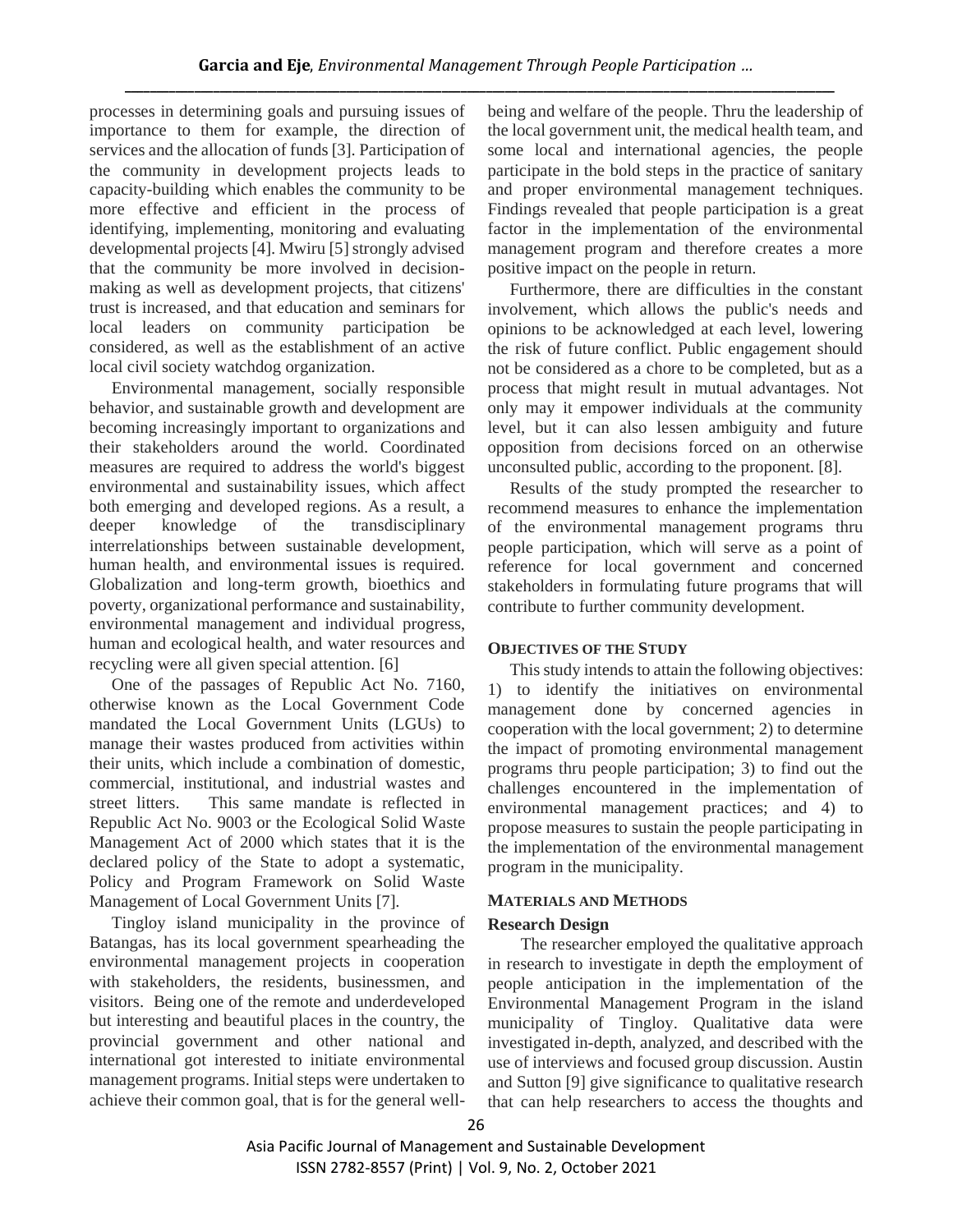feelings of research participants, which can enable the development of an understanding of the meaning that people ascribe to their experiences. A qualitative research method was utilized in the study wherein interviews, documents, and observations were analyzed to investigate in-depth the level of people participating in the environmental program in the island municipality, including government officials and other stakeholders

Based on this premise, the researcher used this approach to gather substantial data needed for the study, that is, to find out their assessment and their perception and feelings on the environmental management initiatives done in the island municipality based on their experiences.

# **Participant of the Study**

A total of 30 participants including government officials and other stakeholders. Purposive sampling was used to identify participants. Records and documents pertinent to the study were subjected to documentary analysis.

# **Data Gathering Procedure**

After the approval of the proposal, an interview guide was prepared. While the researcher was doing documentary analysis of the needed data, she scheduled a focus group discussion with the stakeholders and individual interviews with those who were not able to attend but could give substantial information to the researcher. Data mostly spoken in the vernacular were transcribed into English, interpreted, and analyzed.

# **Data Analysis**

Related literature from different sources provided materials in substantiating the study – from the history and profile of the island to the environmental management initiatives led by the local government officials in coordination with other stakeholders. The Local government code, as well as the municipal ordinances, served as points of reference for the study.

# **Ethical Consideration**

To maintain the integrity of this research, ethical consideration was given emphasis. For those who opted to provide their personal information during the interviews for the enrichment of the analysis of this study, the respondents were assured of their anonymity and privacy and that all information gathered will be used solely for this research.

Ethics in research is a system of guiding principles or norms of conduct that distinguish between acceptable and unacceptable behavior while conducting a study. For ethical consideration and

confidentiality purposes in this research, the actual names of the participants in the FGD were not mentioned in the study, as well as the respective organizations where they belong. Informed consent was secured, and the researcher ensured that the participants understood the research objectives and research procedures before the start of the FGD.

The authors assumed the responsibility to acknowledge the works of other authors, researchers, and experts and the use of the appropriate referencing system, in this case, APA, inciting their works. The researcher also adhered to the necessary provisions of the Code of Ethics and the ethical considerations as stipulated in the Lyceum of the Philippines University-Batangas Research Manual.

# **RESULTS AND DISCUSSION**

# **1. Initiatives on Environmental management done by concerned agencies in cooperation with the local government**

**1.1.** The Ecosan (Ecological Sanitation) Pilot Project.

The adoption of Ecosan toilets in low-income households was a challenge in the pilot study. This aims to address the issue of open defecation, particularly in upland forests, caused by a lack of household toilet facilities among impoverished households in Barangays 13 and 14 (rural upland forest areas); and Barangay 15 (rural upland forest areas) (located in the urban center)

Introduction of an ecological sanitation approach and technology (urine-diverting toilet); community organization, mobilization, and participation; training and awareness-raising on ecological sanitation, including hygiene practices; and in-depth consultations with partner households and barangay officials and staff were among the solutions implemented.

It is recommended to employ a methodology or strategy such as Strategic Sanitation Planning (SSP) or the Household Centered Environmental Sanitation Approach to effectively develop and implement programs (HCES). Such approaches consist of logical processes and may help to avoid the mistakes that occurred in this case due to a lack of insight, incorrect project costing, poor site selection, and inappropriate design and reference materials.

1.2. **Integrated Coastal Management (ICM)** is a natural resource and environmental management paradigm that addresses complicated coastal management challenges through an integrative, holistic approach and an interactive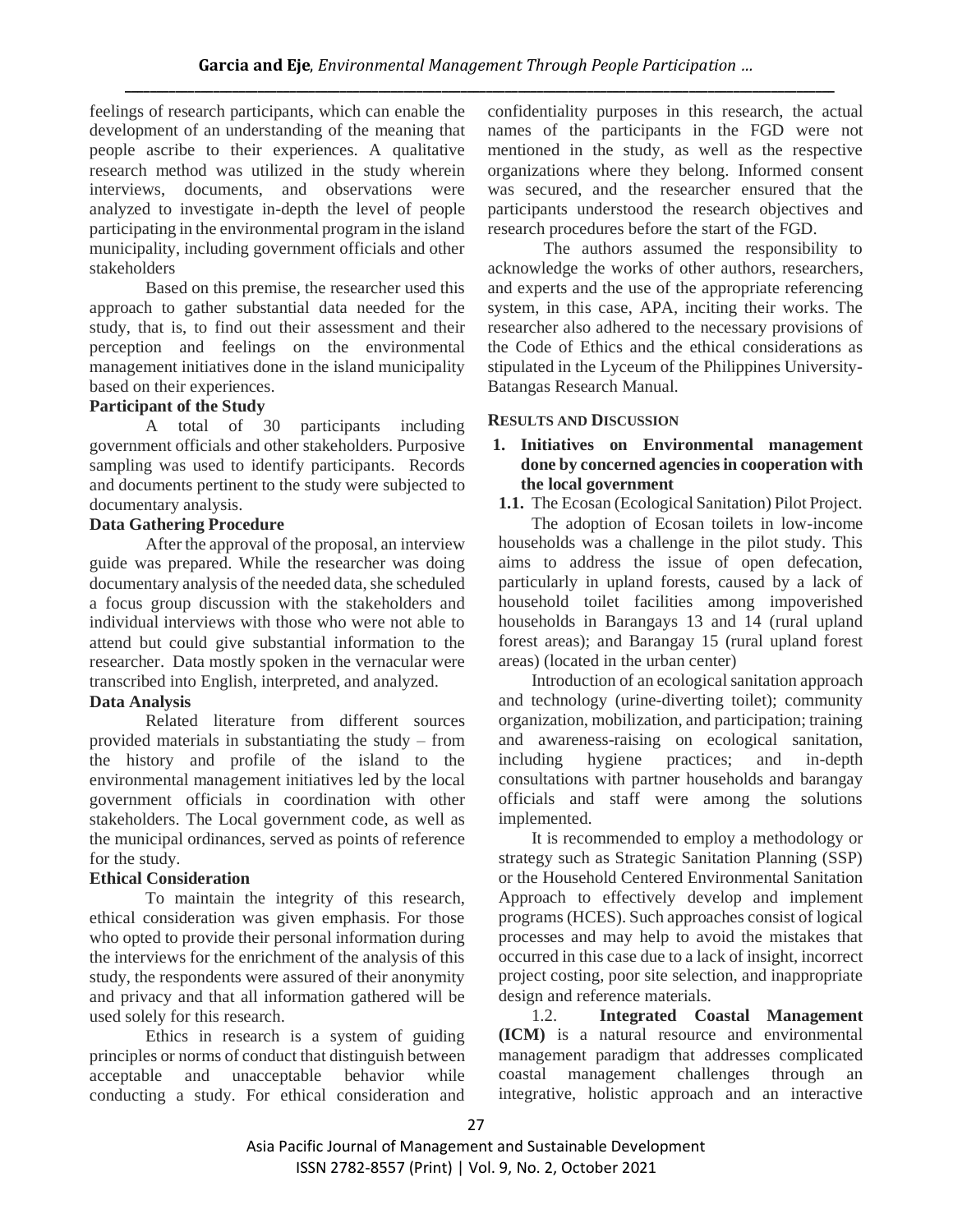planning process. The goal of ICM is to improve coastal governance's efficiency and effectiveness in terms of achieving the sustainable use of coastal resources and ecosystem services generated by coastal ecosystems. It tries to achieve this by preserving the natural resource systems' functional integrity while allowing for economic development. ICM strives to address competing conflicts and conflicts emerging from numerous uses of limited resources through integrated planning. [11].

At the municipal level, Mabini, Tingloy, and Nasugbu have established their Coastal Resources Management Board (CRMB) through municipal ordinances in 2002, 2003, and 2004, respectively. In the CRM Boards of Mabini and Tingloy, Government, nongovernmental organizations, the private sector, and academe are represented. Stakeholder engagement and satisfaction contribute to improving the success of ICM efforts by promoting the ownership and long-term support. Stakeholder participation is also a gauge of the ICM's decisionmaking process's transparency and accountability. The commitment of national government agencies, local government entities, and concerned stakeholders to carry out their tasks and obligations as outlined in the SEMP is critical to its success. A systematic approach to determining the level of implementation, compliance, and enforcement of the SEMP in the projects and programs of national agencies, local government units, and concerned stakeholders, as well as monitoring their implementation, is critical to the long-term sustainability of coastal and marine areas.

1.3. **Coastal Conservation and Education Foundation (CCEF)** (previously the Sulu Fund) Project which began in Tingloy in 1999. Their main role has been community organizing, environmental education seminars, the establishment of the Bantay Dagat sea patrol, baseline information gathering, and working with the municipal government and the local people's organization "Samahan Tungo sa Kaunlaran ng Santo Tomas (STKST)", which was set up with the assistance of CCEF in 2000 to help manage the sanctuary. The "Batalang Bat"o Marine Council (BBMC) – composed of the local government unity (LGU) of Tingloy, the STKST, and both barangays – has overall management responsibility for the MPA, with coordinating assistance given by CCEF and some input from the captain and councilors from both barangays [12].

As of now, there is the Bantay Dagat which regularly joins the Municipal Police Patrol in monitoring the activities of the fishermen and divers. One striking accomplishment is the regular monitoring of the "Protected area" in Brgy Sto. Tomas. The protected area is guarded by the local barangay officials, the Police patrol, the Bantay Dagat as well as the concerned citizens to ensure that no one enters the perimeter to go fishing. People participation enjoined to attain common goals. According to some interviewees, the fish catch volume in the vicinity becomes bigger since the monitoring of the protected area began and therefore many people gain more personal and economic gains from such activity.

**1.4. LGU Partnership with SCOTIA** (Sustainable Coastal Tourism in Asia as Key to Project Sustainability. SCOTIA's initiatives among the LGU officials of Tingloy in Balayan Bay led not only to a million-peso budget for its environmental programs but to a reinforced working relationship among the officials. SCOTIA's proficient environmental law specialist and local coordinator were able to challenge the stakeholders to work as one and seize the vast amount of sustainable tourism opportunities available to Tingloy. SCOTIA's 2nd Stakeholders Workshop was held on February 8 to 10, 2006 in Baguio City attended by representatives of the various stakeholders. Distinguished experts were invited to give technical presentations on LGU powers in coastal and environmental management, technology assessment, solid waste disposal rules and regulations, sustainable funding mechanisms for LGU environmental infrastructure, sanitation systems, and ecotourism planning and packaging and presentation of personal written commitments to further the aims of SCOTIA in their areas.

**1.5. Materials Recovery Facility (MRF).** The local government unit of Tingloy joined hands with the community residents to implement the Materials Recovery Program. A common dumping site donated by Mrs. Lerma Belino, was placed at barangay 15. All the three barangays in the Poblacion and the rest of the 15 barangays spread all over the island jointly devoted efforts to make the MRF project materialize. Each barangay has its own MRF facility site to maintain. The local government also commissions some residents to collect wastes from the Material Resource Facility to bring the wastes to assigned dumping sites or disposal areas. People's participation is indispensable in this endeavor as each member of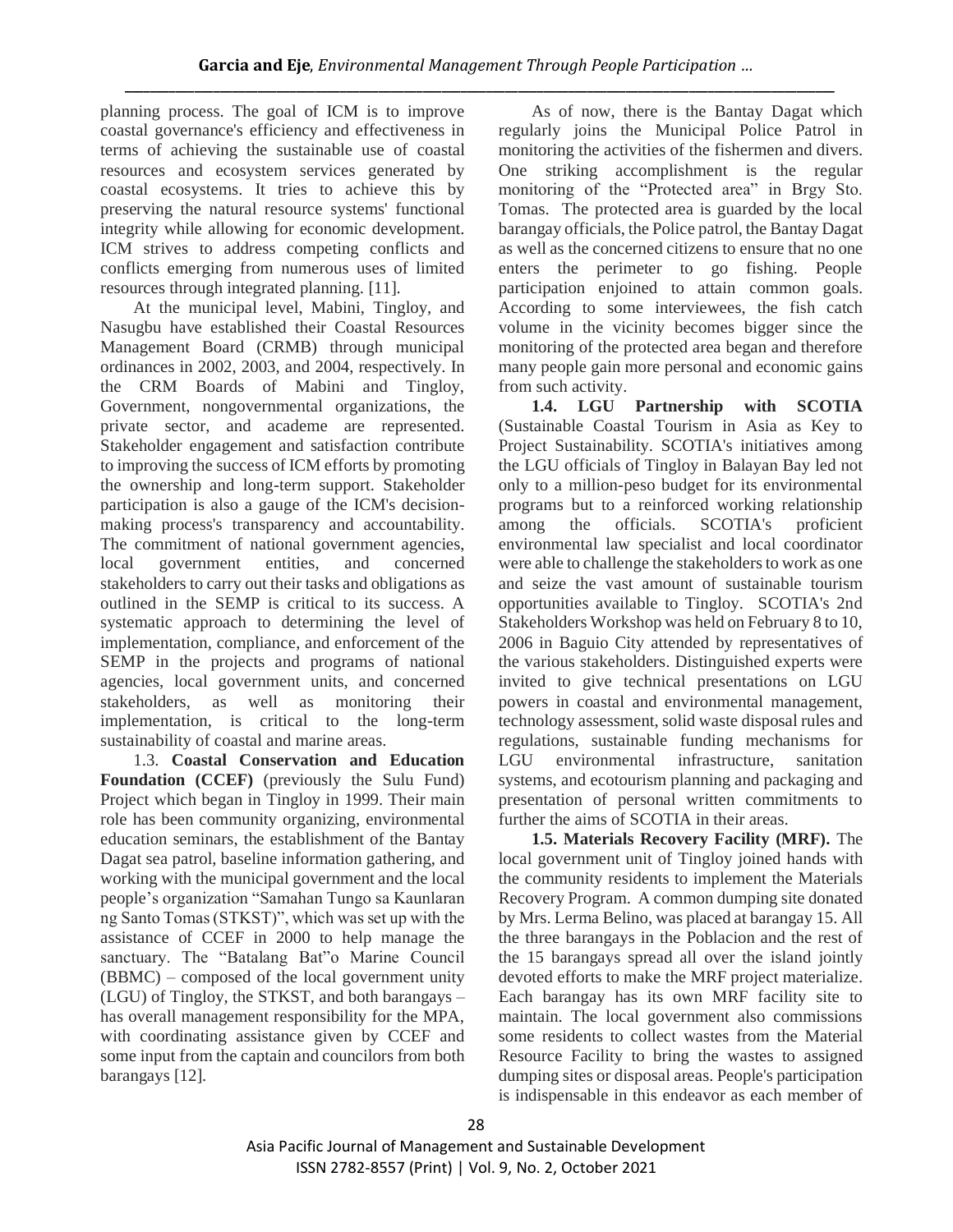the household has to segregate wastes and dispose of the same property.

**1.6. Clean and Green Program.** The clean and Green Program is now being implemented. Some inspectors usually come to monitor the program's implementation. People from each barangay utilize their strategies to make their barangay clean and green. Thru people's support and cooperation, the place, particularly the most populated, can show off the product of their efforts. The people, led by the local government officials, do the periodic cleaning of their streets, canals, and other public places, thus avoiding mosquitos and bacteria that will cause diseases to people. Beautification of their surroundings, particularly the streets attract mostly the tourists who come to the island. Some people seem disinterested and uncooperative, but the majority joined the program implementation. However, they are forced to join due to the majority's invitation.

# **2. Impact of Promoting Environmental Management to the Island's stakeholders thru People Participation**

Results of the project show that environmental management in the Tingloy island, though still gradual and minimal, has been effectively being implemented.; thus, ushering into more community undertakings. Based on the data earlier cited and from the interviews and focused group discussion among the local government officials and community stakeholders, the following are the impact of the waste management program on the island's stakeholders thru people participation:

# **2.1. Sustained practice of proper waste management**

As to date, island stakeholders continuously apply proper waste management practices. The Ecosan project which initially introduced and supported the people in the construction of toilet facilities ushered into a more expanded Waste Management Program such as the practice of waste identification and segregation, the 3 r's of solid waste management- reduce, reuse, and recycling practices. Local government officials enjoin all sectors in the training and seminars conducted on waste management. Every barangay is required to have its facility for garbage disposal system. The implementation of this program is carefully and actively being monitored by the responsible stakeholders particularly the Municipal Health

Office. Based on the interview of the researcher from the concerned government officials and some residents and other stakeholders:

*"nang ipwersa ng mga otoridad ang pagpapapagawa ng kubeta sa bawat household, hindi pwedeng hindi susunod dahil palaging silang nagiinspeksyon kung nasusunod ang mga paalaala nila sahil kita naman naming na makakabuti ito sa amin lalo na sa kalinisan at kalusugan"* 

*(When the authorities prompted the people to install their toilet bowls in their comfort room per household, people cannot do but follow their reminders because we know that it is for our welfare particularly as regard to our health and cleanliness.)* 

From that time on, all people installed toilet bowls to the extent that they bought their own or accepted those free bowls provided by the municipal health centers. The practice is being implemented up to the present thru the supervision of the municipal and barangay health officers and staff.

Likewise, the installation of the MRF (Material Resource Facility) has been implemented thereafter. Thru the Mandated Solid Waste Management Plan & Ordinances Related to SWM, based on RA 9003 which officially became effective on January 6, 2002, all LGUs are required to come up with a 10-Year Solid Waste Management Plan consistent with the National Solid Waste Management Framework. The municipality was not spared from the implementation of the Solid Waste Management Plan. As immediate action of the local government enforcers, municipal ordinances were created to become the specific guidelines for the community to follow.

This impacted the way of life of the people as this has been the practice of all households in the neighborhood. The idea of sanitation" and cleanliness has been the be a word of the people and therefore these concerned residents are the ones reminding a few who notice somebody deviating from sanitary practices. The community becomes more concerned about one's health and cleanliness in the household. Moreover, the sea and the surrounding forests where formerly these human and animal feces/ trash and garbage are thrown, become clean and safe for swimming and fishing of community folks. A good attitude towards a clean environment has been developed among the community residents and is being transferred to the young generation. Today, all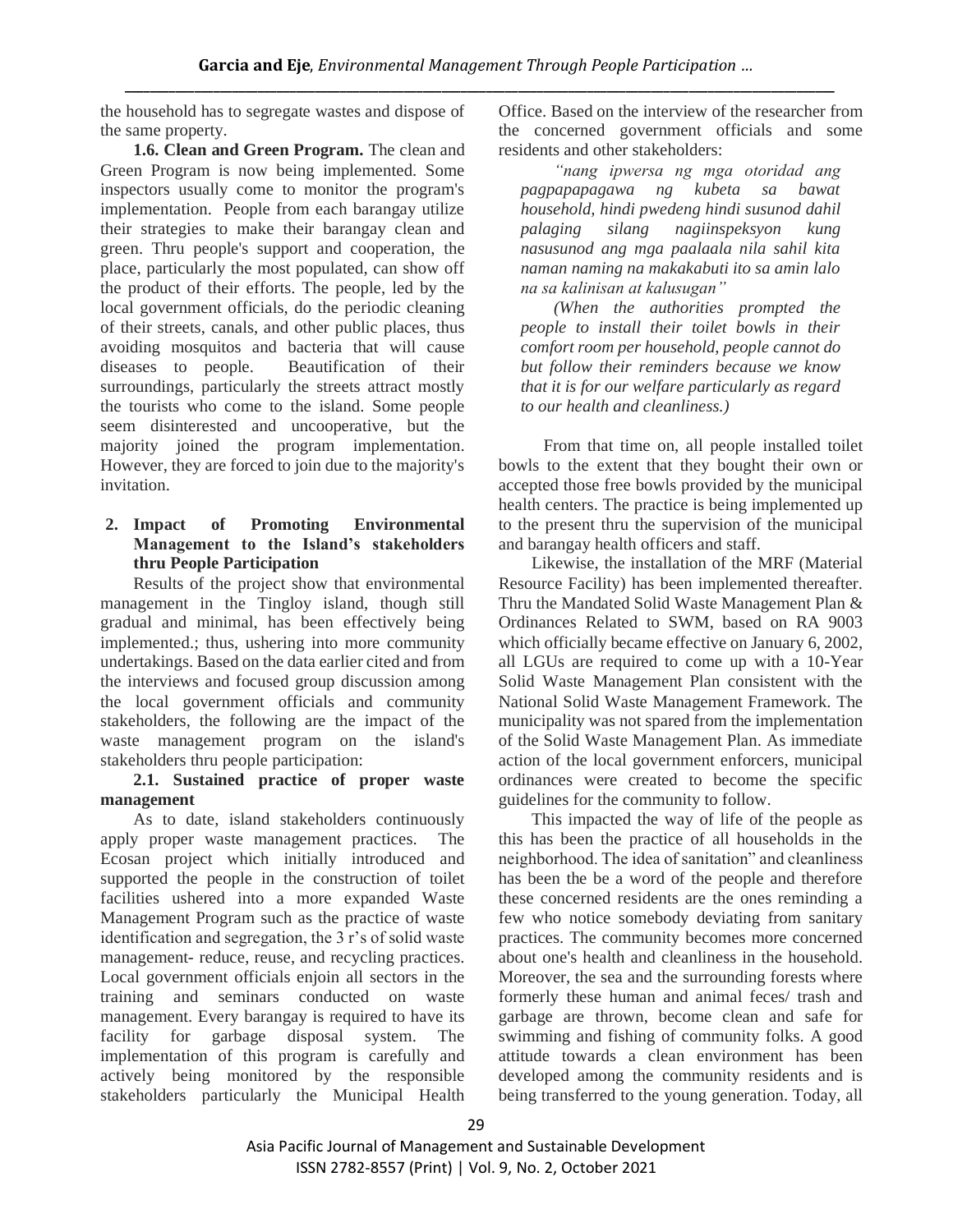households and establishments have their toilet bowls in their bath or comfort rooms. They have developed a growing concern for their health, their family, and the community as well.

The community also felt the lasting effect of the Waste management program on the people aside from their environmental cleanliness and safety, they start to welcome outsiders- the NGOs, local and international agencies who help them start and implement the project. They have shifted their negative attitude to positive as they welcome new developments from outside sources and agencies. During the past they doubt and refuse outside assistance but as they experience the impact of establishing a harmonious relationship with these strangers on the island. The majority learn how to intermingle and cooperate in all undertakings set for their benefit.

# **2.2. More active people participating in community development projects**

Realizing the success of the project thru people's active participation and strong political will of municipal and barangay officials, people become more active in the pursuit of not only the waste management program but also other community development programs. This served as a motivation among the community. In the past, people are reluctant, passive, or apathetic towards community projects involvement. The activities serve as a model. Progress is felt by the people. As one of the community residents quipped:

*"Masaya, mas maunlad ang mga tao ngayon sa isla" (Happy and people experience progress than before).* 

*"Mas happy kami na umuunlad ang bayad dahil nagkakaisa kami" (We become happier that thru people participation, our town is improving)*

*"Kitang kita ang pagkakaisa ng halos lahat ng mga tao dito dahil kita ang unti unting pag unlad" (People unity is evident in the gradual improvement of the place)*

*"Nahahawaan ang iba na kusang sumoporta kasi kita ng pagbabago ng lugar" (People support is voluntarily extended due to the observable progress of the place)* 

This positive attitude of rendering free service for the sake of the island's progress that will eventually lead to the community's economic upliftment and prestige is commendable. According to the tourists previously interviewed:

"*Mas kita ang pagtutulungan ng mga tao sa lugar, very accommodating sa amin and alam ng mga tao ang pag istima sa mga bisita / turista" ( People's cooperation is evident; they are very accommodating; they know how to treat visitors/tourists)*

*"Ang laki nag ipinagbago ng lugar malinis, maunlad at organized at nasa lugar ang mga ginagawa" (There is much change in the community- clean, more progressive and people's activities are more organized)*

*"Malinis at maganda ang lugar, hindi pa polluted" (the place is clean and beautiful at not yet polluted)*

This means that stakeholders particularly the tourists and visitors appreciate the concerted efforts and dedication of the islanders in making their community cleaner, beautiful, and progressive.

# 2**.3. Promotion of health among the people**

The most positive impact of the environmental management program is their continued commitment to the promotion of their health. Being aware of the good effects of environmental management to promote the health of the people is one of the most motivating factors to promote not only their health but also their families and neighborhood. Those dreaded and communicable diseases like cholera, tuberculosis, and dysentery that once threatened the community are no longer markedly noted. People become more aware of the consequences of the improper waste management system and lack of care and protection of the environment; therefore, they religiously practice hygienic/sanitary practices as part of their system. The habit cascades from the old to the young generation. The site of a clean environment and concept of healthy living demonstrated not only by the clean environment but also by healthy food such as vegetables and fish and other livestock which abound the island are inspiring to the stakeholders which is one of the reasons why the place is a favorite haven especially the senior citizens and retired workers.

## **2.4. Sustained Cleanliness and beautification of the environment**

It has been the mandate from the local government of Tingloy to maintain the cleanliness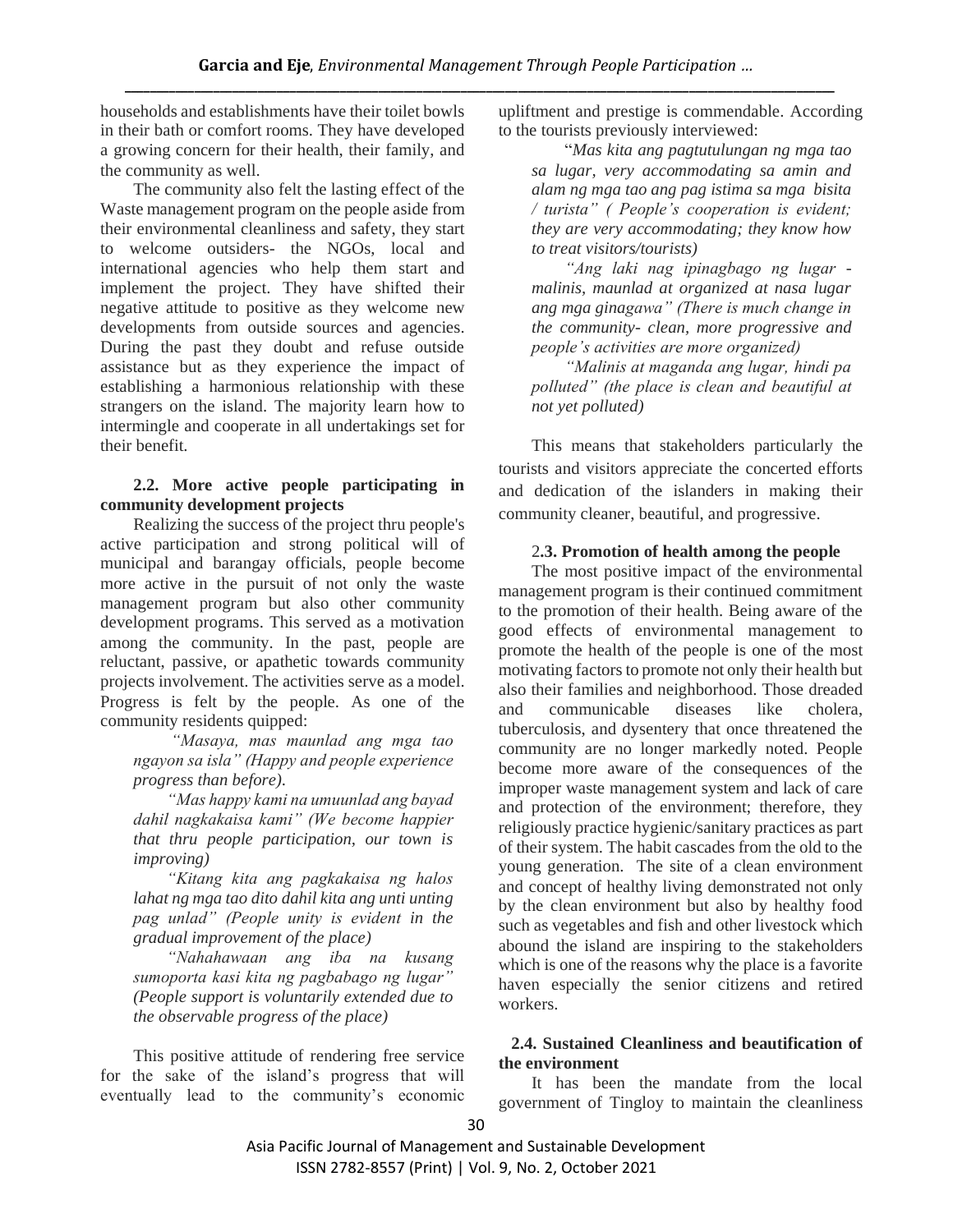and beautification of the place. The people are being inspired/motivated by the drive of the municipality and barangay officials in leading their constituents in their cleanliness campaign such as the regular group cleaning of their assigned areas, employing the "Bayanihan" system when cleaning is necessary such as after the typhoon, town activities, etc.

Beautification is also required mainly for the promotion nice environment and of tourism in the community. All barangays are enjoined in the beautification and cleanliness contests where awards are given to the "most Clean and Green Barangay". The cash reward is devoted to barangay development environmental projects.

The community has shown their environmental awareness and protection that contributes greatly to the environmental cleanliness of the place, the attraction of more tourists, and the increasing migration of retiring people to the place.

# **2.5. Providing Income generating opportunities**

**2.5.1. Material resource facility program**. Every barangay has its material resource facility which is maintained by the barangay leaders and monitored by the local government officials and the municipal health office. The waste disposal is taken care of by the local government. However, those wastes that can be reused or recycled are sold into junk shops. This is one way of generating funds for individual use or the barangay development projects and financing of basic barangay services.

**2.5.2. Clean and green program.** Aside from beautification purposes, some wastes are deposited into compost pits where they are transformed into fertilizers, etc. These can be used for growing backyard plants and vegetables for either sale or consumption.

**2.5.3. Employment opportunities.** Garbage collectors who were once unproductive earn daily allowances/income as garbage collectors from the barangay or municipal fund.

The waste management program may be practiced not only for home consumption but also for business. When shores and the seawater is clean, marine thrives better, and this means better income for the fishermen in the place. Shores provide seashells used in house decorating and in making souvenir items on special occasions. They also become the source of sand and pebbles which form part of materials for house and building construction.

# **2.6. Realignment of values among municipal residents**

Due to crass materialism, some of the people's community values gradually erode until they reach the point that only a few people care for each other. But due to employment opportunities brought about by ecotourism and the development of the island municipality, people start to realign values among themselves in the implementation of environmental management programs which is contributory to their individual and collective progress. The people's continuous participation and support of the environmental management initiatives have produced positive outcomes towards community development.

**2.6.1. Cooperation and Support to one another.** When contests such as the "clean and green" program are concerned, people appreciate the efforts of the winners. Unlike before where people feel insecure or envious of other barangays' accomplishments, they support each other instead. This inspires the people who also aspire to win in the next competitions. Likewise, they have renewed their support in the other environmental initiatives thru the local government and their concerned organizations.

**2.6. 2. Spirit of volunteerism and cooperation**. People are inspired by the spirit of volunteerism and cooperation demonstrated by the government officials and their constituents, so most often, they do exhibit the same values.

*"Natuto uling makisama ang mga tao, sumporta sa isat isa" (People renew their spirit of cooperation and support to one another) "Tulung-tulong ang mga tao para sap pag-unlad" (Everybody cooperates for progress).*

From the interview with the stakeholders, it is evident that people have renewed their faith and support to one another, believing they will make the community progressive that eventually will lead to their progress. These values have been strengthened among the stakeholders as they are focused on the collective benefit for the community.

**2.6.3. Discipline**. As per the mandate of the municipality, the people become more disciplined in the proper waste disposal of garbage. Some who do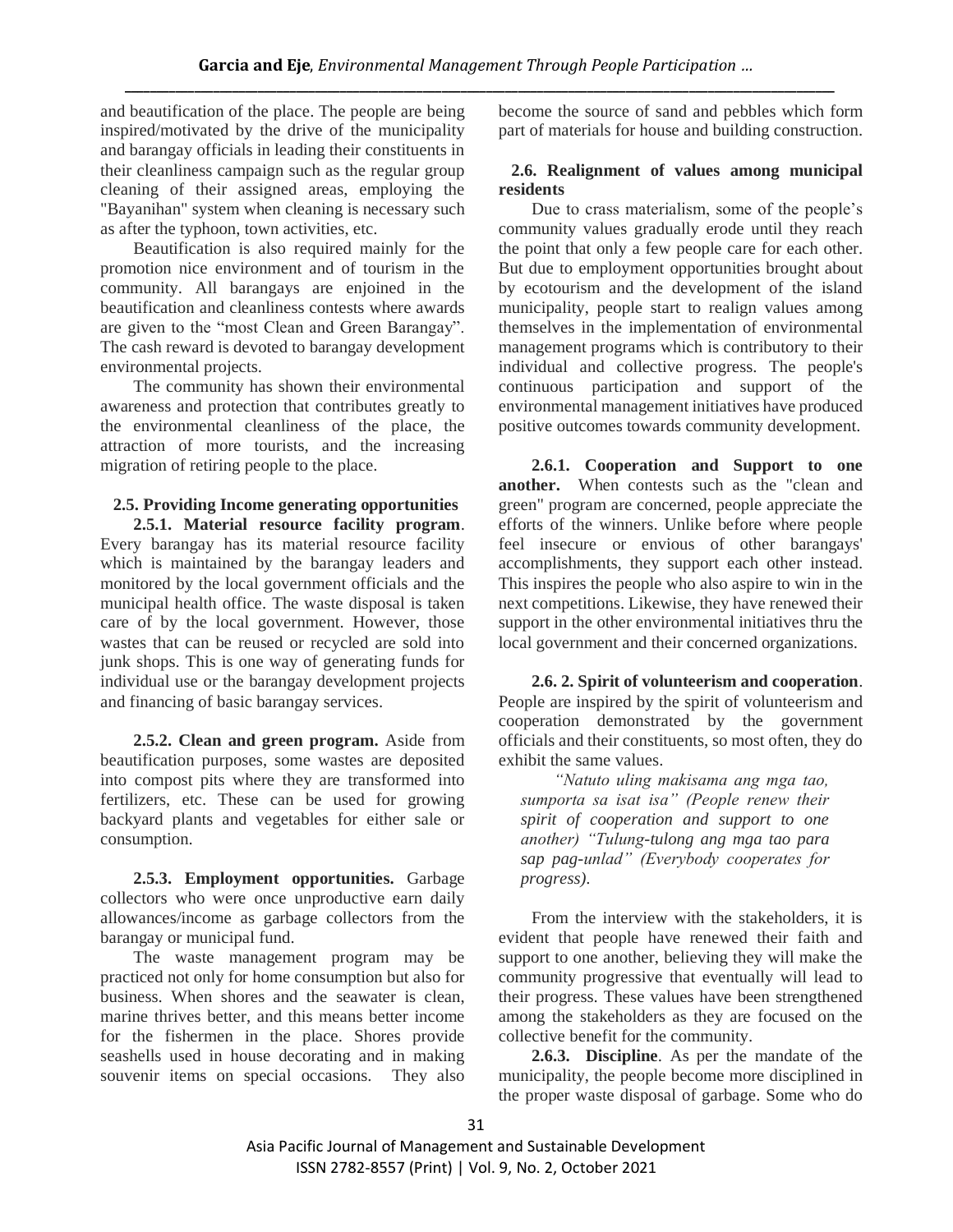not follow the common practice are reminded or taught by others the proper way. Since most of the community residents are relatives and familiar with each other, they can easily warn or teach those violators and offenders to do the right thing otherwise. In the same manner, habitual offenders, and violators particularly the municipal ordinances on the environment are taught discipline by way of warning or punishment instituted by the barangay officers and local government officials.

**2.6.**4**. Growing Social responsibility.** Foremost among the values is the mindset of the people towards social responsibility. They work towards the realization of common goals, that is, for the general welfare. They look up to the models of the community and work together for the success of the projects. This value has been shown during the initial implementation of the waste management program and carried on up to the implementation of other projects. ISO 26000:2010 discusses the objective of social responsibility is to contribute to sustainable development. It is implied in the organization's performance about the society in which it operates and to its impact on the environment which has become a critical part of measuring its overall performance and its ability to continue operating effectively. This is, in part, a reflection of the growing recognition of the need to ensure healthy ecosystems, social equity, and good organizational governance. In the long run, all organizations' activities depend on the health of the world's ecosystems. Organizations are subject to greater scrutiny by their various stakeholders. The perception and reality of an organization's performance on social responsibility can influence, among other things: its competitive advantage; its reputation; its ability to attract and retain workers or members, customers, clients or users, the maintenance of employees' morale, commitment and productivity; the view of investors**,** owners, donors, sponsors, and the financial community; and its relationship with companies, governments, the media, suppliers, peers, customers and the community in which it operates.

All of these advantages out of social responsibility create an impact on the lifestyle of the people as they have developed a growing concern for the welfare of others. While they look forward to the economic benefits, their concern for the general welfare becomes magnified as they are awakened by the fact that they have to consider environmental concerns amid the environmental degradation of the once unexplored island. Their innate concern for their environment and the people strengthens their level of social responsibility.

# **2.7. Improved health practices and changed healthy lifestyle**

**2.7.1. As part of the environmental management program is the installation of toilets in every household.** Visitors can be assured of clean and sanitary toilets and water and electric facilities. In the past, visitors were reluctant to go to the island due to the lack of comfortable rooms and lack of potable water supply. But thru the initiative of government officials to coordinate with the local and foreign agencies for assistance, proper waste management was introduced to the people. Moreover, more water resources were tapped as a result, more water supply of potable water all over the island become available to everyone. Electricity also becomes available through scheduled at intervals but makes the life of the people easier and more convenient compared to the life before. This, therefore, leads to the development=of sustainable tourism of the island. Tourists flock to the beaches and natural sites on the island as they are assured that when they retire from their island tour and enjoyment of tourist destinations, they will enjoy the water and lighting supply.

**2.7.2. The beautification and cleanliness of the place invite tourists** to always come and promote the place. This was enhanced by the promotional tools done by local officials and residents as well as the Provincial Tourism office that also promotes the island as one of the tourist spots to be safeguarded and promoted, being a part of the Verde Island passage and being considered with the nicest beaches and dive sites in the province. The efforts of the people in the beautification and cleanliness of the place continuously inspire the community residents thru the leadership of their barangay officers to maintain this drive for the promotion of their health, beauty, and cleanliness of surroundings that make the island more liveable and attractive to tourists.

**2.7.3. Improved livelihood.** The value of tourism, therefore, leaves a lasting impact on the community residents as this provides income opportunities to them especially those who find it hard to earn thru fishing and agriculture. Though more and more people try to leave their present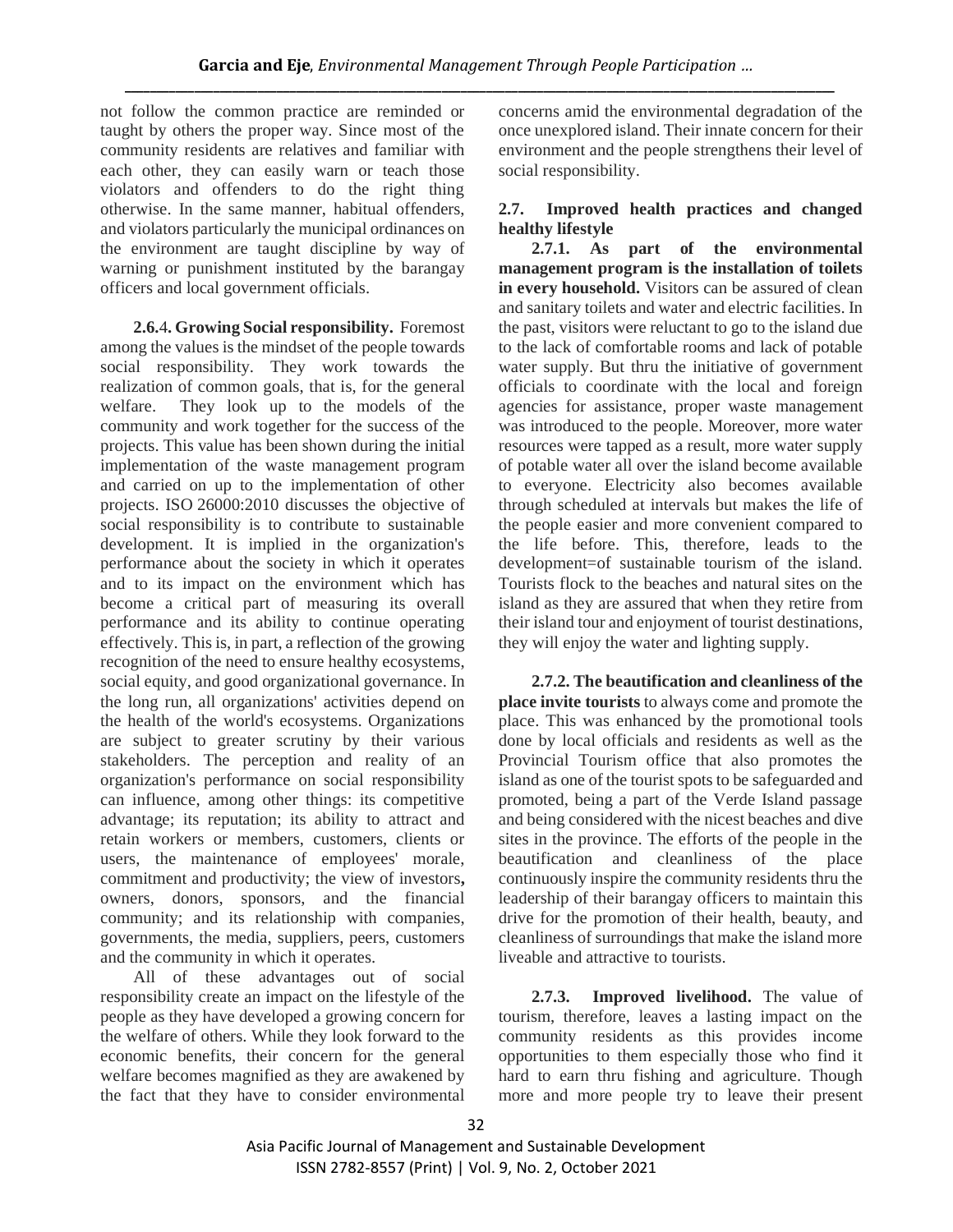livelihood, most of them venture on more incomegenerating activities as peddling local goods and other food items, offering "hilot" (massage services), renting their houses for transients, etc. This means more income to those who cannot provide their basic daily needs and those who would like to send their children to colleges.

Interviewees affirmed:

*"iba na ang buhay naming dito sa isla, may dagdag na kita mula sa turismo" (our life in the island has changed, there is additional income from tourism).*

*Likewise, they said, "nagkakaroon ng hanapbuhay yong mga pamilya namin na nakatigil lamang sa bahay" (our other family members have now their livelihood instead of staying idle in the house).* 

People's entrepreneurial skills have been enhanced due to the opportunities brought about by tourism. They learn how to sell products which they do not do before and most of those whose houses are near the street install small stores to supply the daily needs of the islanders and the tourists.

The lifestyle of the residents has changed. More income means better opportunities to enjoy life and pursue the higher goals of the family and children. Tourism provides employment opportunities for residents through establishing small business enterprises and for the investors to establish largescale business industries in the area. It also nourishes Filipino traditions by celebrating various festivities and religious activities that symbolize the rich culture of the country. The researchers recommended that the Local Government Units of each municipality strengthen the tourism development programs in cooperation with the private sectors who owned the resorts and other business firms.

#### **3. Challenges /Problems Encountered in the Implementation of the Environmental Management Program about People Participation**

Problems remain to be seen in the implementation of waste management program but thru people, participation/involvement, were given immediate solutions:

**3.1. Strong resistance to change**. This is addressed by proper information drive and training as well as modeling of best practices. It is a common characteristic of the people that they usually complain against new changes effected in the place, however, they gradually accept these changes once they have developed the mindset that the changes are for their own and the community's benefit.

**3.2. Indifference or conflict among citizens, local officials/implementers of the project**. Constant communication with these citizens and showing them the importance of their role in the community is being done to encourage them to participate. Local officials can easily motivate their supporters to help them do the project but find it difficult to get the support of their political opponents and supporters; that sometimes leads to the diminishing political will of the local government officials.

3**.3. Diminishing political will among the concerned authorities**

The strong political will of the local government to accomplish the projects and environmental management initiatives is less diminished if those government leaders who participated in the initial preparation of the project no longer hold elective or co-terminus positions. What they have left unfinished may not be dynamically participated in by those who replace their positions. This is also since those who assume the leadership role in continuing this project do not have the support of the public and therefore will feel reluctant to accomplish the project for the benefit of those people.

**3.3. Lack of financial assistance from stakeholders themselves to support the program.** The local government allot funds to support the project of each barangay and link with other local and international agencies continuously provides training seminars and workshops in waste management, etc.

The environmental projects and activities are usually initiated by external organizations, local or international, but pushed thru the cooperation and support of the stakeholders. However, if funds to sustain these projects are depleted already, stakeholders find it find it difficult to find other means otherwise, the projects will be greatly affected.

## **3.4. Need for values reorientation**

Lack of cooperation. passiveness among few residents especially if they do not favor the incumbent local officials, is the most observed problem. They will cooperate only if government officials and the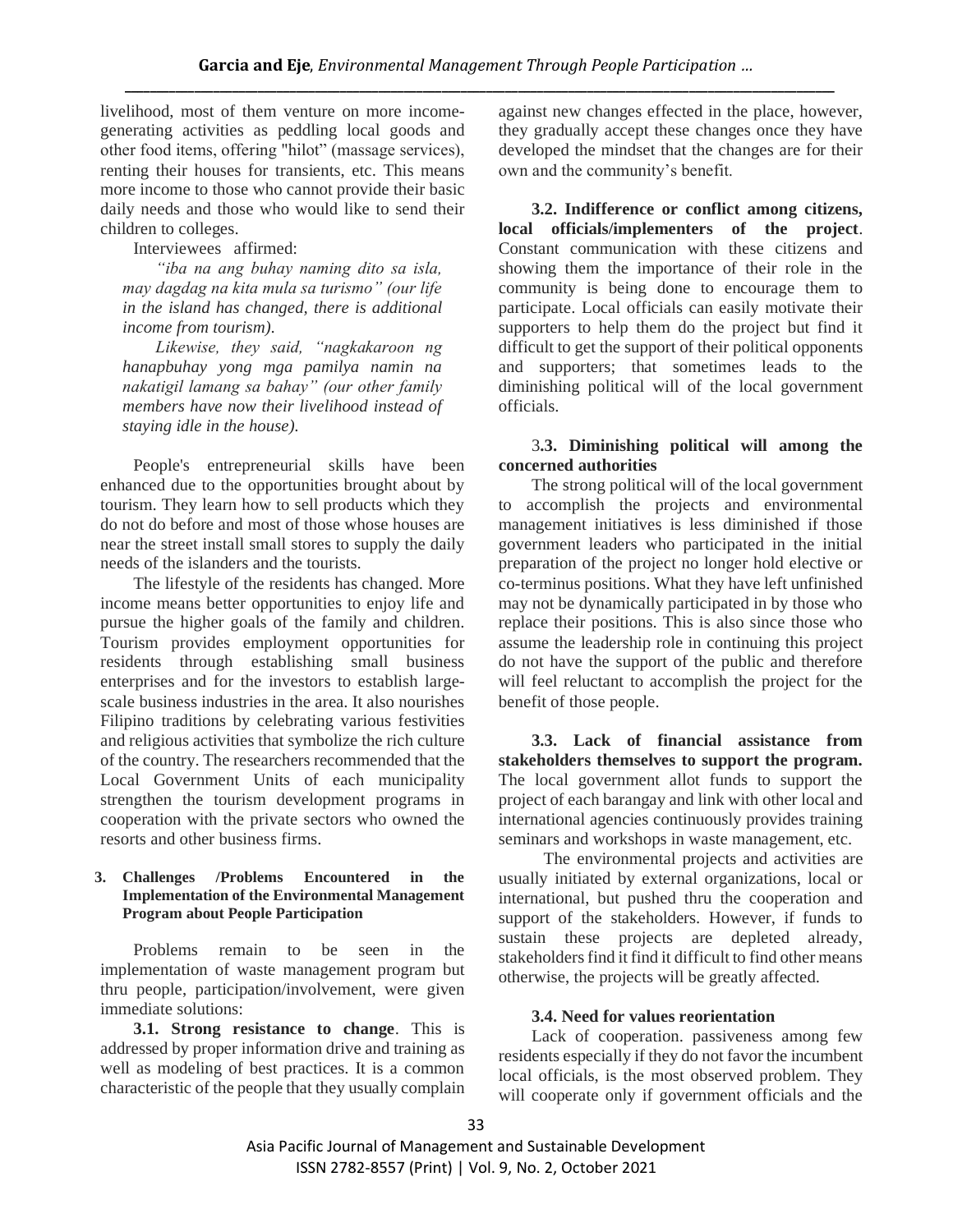leaders of the barangay go to their households and personally request them to give support in any means.

Individualism dominates particularly when it comes to livelihood from tourism. Competition is high among those residents who rent their houses for transients to the extent that some of them still take try to win the tourists' patronage even though the tourists have booked online with others. This selfishness and sense of materialism drive conflict among neighbors and families which did not just happen in the past.

*People'*s participation in local culture shapes their psyches, which in turn creates their cultural environment. In this sense, culture and mind are mutually reinforcing [13]. One study explained the temporal relationship between economic growth and individualism using multiple indices of individualism and indices of factors other than economic prosperity that could cause rising individualism [14]. Another study found out that more than other factors, the rise of individualism across all indices and that change in socioeconomic structure (i.e., percentage of the labor force working in white-collar jobs) was more robustly associated with changes in individualism [15]. In this connection, Greenfield's theory further postulates that although there is a trend for cultures to move toward becoming more urban, affluent, and technologically advanced – which contributes to rising levels of individualism – the opposing trend toward collectivism is also feasible. One recent study demonstrated this in the context of changes in American culture before and after the Great Recession [16].

## **3.5. Limited Space and Depletion of Natural Resources and Sites due to Overcrowding of tourists**

The overcrowding of tourists causes the expansion of more spaces for transient houses and beach resorts which formerly served as the natural habitat for natural resources that once contributed to the preservation of the native culture and environment. The once virginal forests and mountains and hills are already

Now, subdivisions were built for increasing residential houses and transient homes that can accommodate tourists who flock all over the place

especially during the summer season. The only one cemented almost 3 meters wide main street in the población where most of the travelers and locals passthru to the famous beaches, becomes so busy and seems narrower for passersby and motorcycles and tricycles running from the pier to their places of destination and vice versa.

According to some interviewees:

*"The supply of electricity and water becomes more limited the fact that the need for such among transient houses and beach resorts means added consumption which deprives the community residents to enjoy a more convenient life instead".*

# **3.6. Noise pollution, air and water pollution threatens the health and environmental safety of the place.**

Noise and air pollution coming from motorcycles and tricycles become threats to the health and safety of the residents. Garbage and even human feces coming from the added population who stay in those resorts with limited amenities such as comfort rooms, garbage cans, etc. contaminate the waters in the sea and affect the surrounding environment.

The garbage thrown by the tourists and local businessmen and transient homeowners becomes voluminous which poses a problem on the part of the local government as to garbage disposal site. Lack of space the resources to support the garbage collection and disposal also become a threat to the health of the people and the safety and cleanliness of the place.

# **3.7. Continuous influx of migrating retirees and senior citizens**

The continuous influx of migrating and those retiring senior citizens create the need for more land spaces all over the island. Due to the healthy atmosphere and desirable ambiance for these retiring people and their caretakers, the need for more land properties increases thereby leading to the creation of subdivisions, the extension of land properties from the plains to the sea, expansion of the cemetery, and allotting more spaces for residential and garbage disposal and the need for public services and utilities such as hospitals and health facilities, electric and water supplies, risk management system, etc.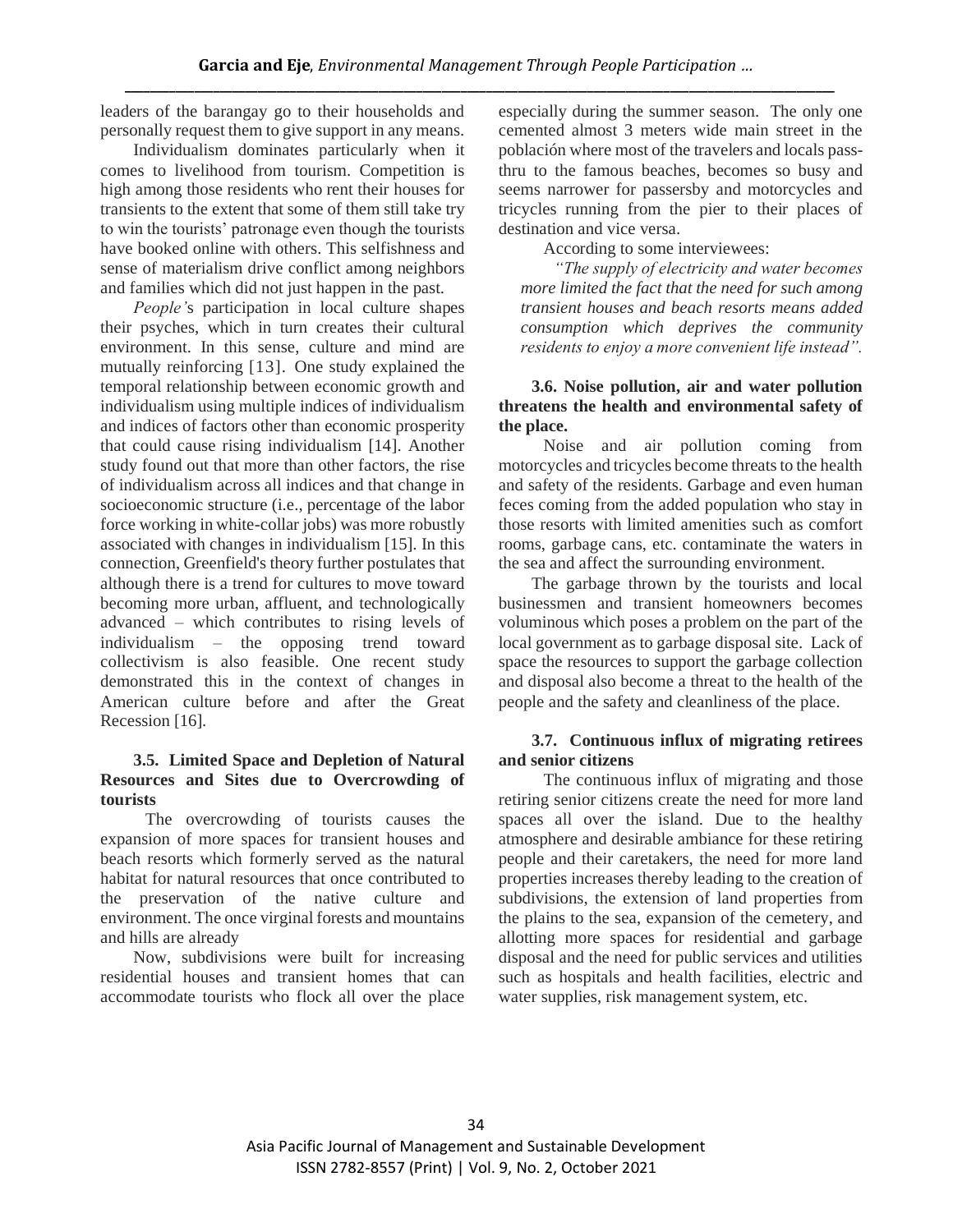**Garcia and Eje**, *Environmental Management Through People Participation …* **\_\_\_\_\_\_\_\_\_\_\_\_\_\_\_\_\_\_\_\_\_\_\_\_\_\_\_\_\_\_\_\_\_\_\_\_\_\_\_\_\_\_\_\_\_\_\_\_\_\_\_\_\_\_\_\_\_\_\_\_\_\_\_\_\_\_\_\_\_\_\_\_\_\_\_\_\_\_\_\_\_\_\_\_\_\_\_\_\_\_\_\_\_\_\_\_\_\_\_\_\_\_\_\_\_\_\_\_\_\_\_\_**

| Table 1. Action Plan to Enhance People Participation in the Environmental Management Program                                  |                                                                                                                                                                                                                                                                          |                                                                                                                         |                                                                                        |
|-------------------------------------------------------------------------------------------------------------------------------|--------------------------------------------------------------------------------------------------------------------------------------------------------------------------------------------------------------------------------------------------------------------------|-------------------------------------------------------------------------------------------------------------------------|----------------------------------------------------------------------------------------|
| <b>Objectives</b>                                                                                                             | Projects, Programs,<br><b>Activities (PPA)</b>                                                                                                                                                                                                                           | <b>Success Indicators</b>                                                                                               | <b>People Responsible</b>                                                              |
| • To actively involve the<br>community in the<br>environmental<br>management planning                                         | • Enhancement of the<br><b>Strategic Sanitation</b><br>Planning (SSP) or the<br><b>Household Centered</b><br><b>Environmental Sanitation</b><br>Approach (HCES).                                                                                                         | • Enhanced strategic<br>sanitation planning<br>and or the household<br>centered<br>environmental<br>sanitation approach | • Local government<br>officials<br>· stakeholders                                      |
| • To raise people's level of<br>participation/involvement                                                                     | • Seminars on Community<br>Involvement and projects<br>• Seminars and training on<br>environmental sanitation<br>and waste management<br>practices<br>· Values Orientation<br>seminar/workshop                                                                           | • High level of<br>people's participation<br>in the environmental<br>management                                         | • Local government,<br>trainers, and<br>people participants                            |
| • To provide resource and<br>budget allocation                                                                                | • Raising of funds for the<br>information dissemination<br>and training of participants<br>and implementation of the<br>environmental and waste<br>management projects                                                                                                   | • The appropriate<br>budget allocated to<br>support<br>environmental<br>sanitation projects.                            | · Local government<br>officials.<br>community people                                   |
|                                                                                                                               | • Inclusion of the<br>Environmental management<br>program space needs in the<br>Comprehensive land use<br>plan (CLUP)<br>• Seminars on Ecotourism<br>and Livelihood<br>• Linkages with government<br>and non-government<br>organizations supporting<br>related projects. | • More linkages are<br>established with<br>agencies supporting<br>the projects planned<br>and implemented.              | • Local government<br>officials, non-<br>government<br>agencies,<br>community people   |
| • To monitor and evaluate<br>people participation in<br>the implementation of<br>current environmental<br>management projects | • Monitoring of the<br>program/projects by local<br>government in partnership<br>with non-government<br>organizations and other<br>civic groups.<br>• Evaluation of people<br>involved in the<br>implementation of the<br>projects                                       | · Environmental<br>management<br>projects monitored<br>and evaluated<br>• People involvement<br>enhanced                | • Local government<br>officials,<br>• non-government<br>agencies<br>• community people |

#### **Table 1. Action Plan to Enhance People Participation in the Environmental Management Program**

#### **CONCLUSION AND RECOMMENDATION**

Based on the foregoing discussions, the following conclusions are drawn People's participation has become indispensable in the implementation of environmental management initiatives in the island which eventually led to the formulation of a more comprehensive environmental waste management program. The environmental management program creates more positive impact/benefits to the community stakeholders such as the sustained practice

Asia Pacific Journal of Management and Sustainable Development ISSN 2782-8557 (Print) | Vol. 9, No. 2, October 2021